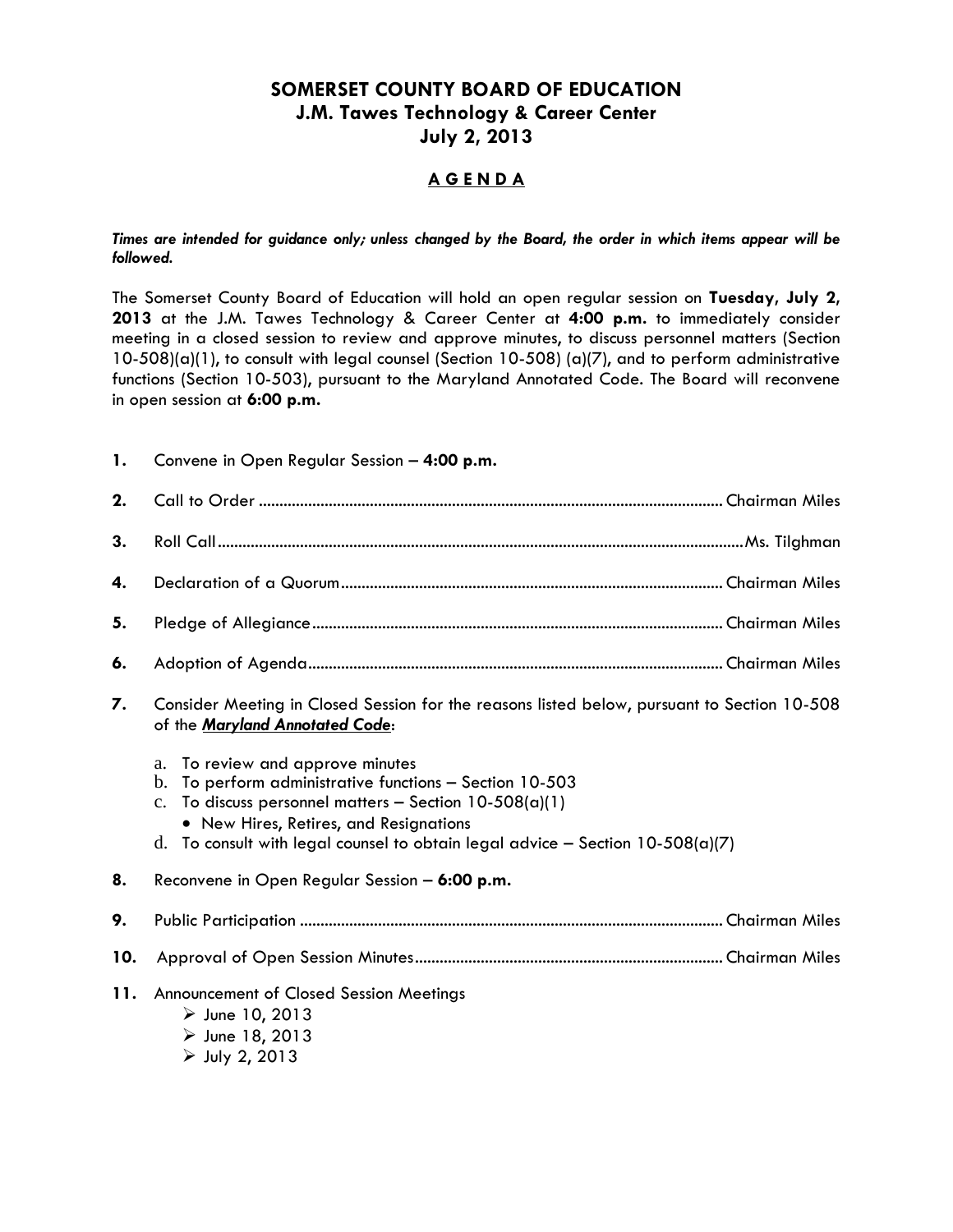## **12. OLD BUSINESS**

# **A. Policies**

 $13.$ 

|  | (See Tab 12-A1)                                                                                                      |  |  |
|--|----------------------------------------------------------------------------------------------------------------------|--|--|
|  | <b>B. Human Resources</b>                                                                                            |  |  |
|  | · Instructional Technology Coordinator<br>(See Tab 12-B1)                                                            |  |  |
|  | <b>C.</b> Facilities and Transportation                                                                              |  |  |
|  | (See Tab 12-C1)                                                                                                      |  |  |
|  | <b>NEW BUSINESS</b>                                                                                                  |  |  |
|  | A. Curriculum & Instruction                                                                                          |  |  |
|  | (See Tab 13-A1)                                                                                                      |  |  |
|  | 2. Final Plan Update for Summer Camp Sessions & Data Collections Mr. Elebash<br>(See Tab 13-A2)<br>Ms. Holland-Twigg |  |  |
|  | (See Tab 13-A3)                                                                                                      |  |  |
|  | <b>B. Monthly Financial Updates</b>                                                                                  |  |  |
|  | (See Tab 13-B1)                                                                                                      |  |  |
|  | <b>C.</b> Facilities & Transportation                                                                                |  |  |
|  | (See Tab 13-C1)                                                                                                      |  |  |
|  | (See Tab 13-C2)                                                                                                      |  |  |
|  |                                                                                                                      |  |  |